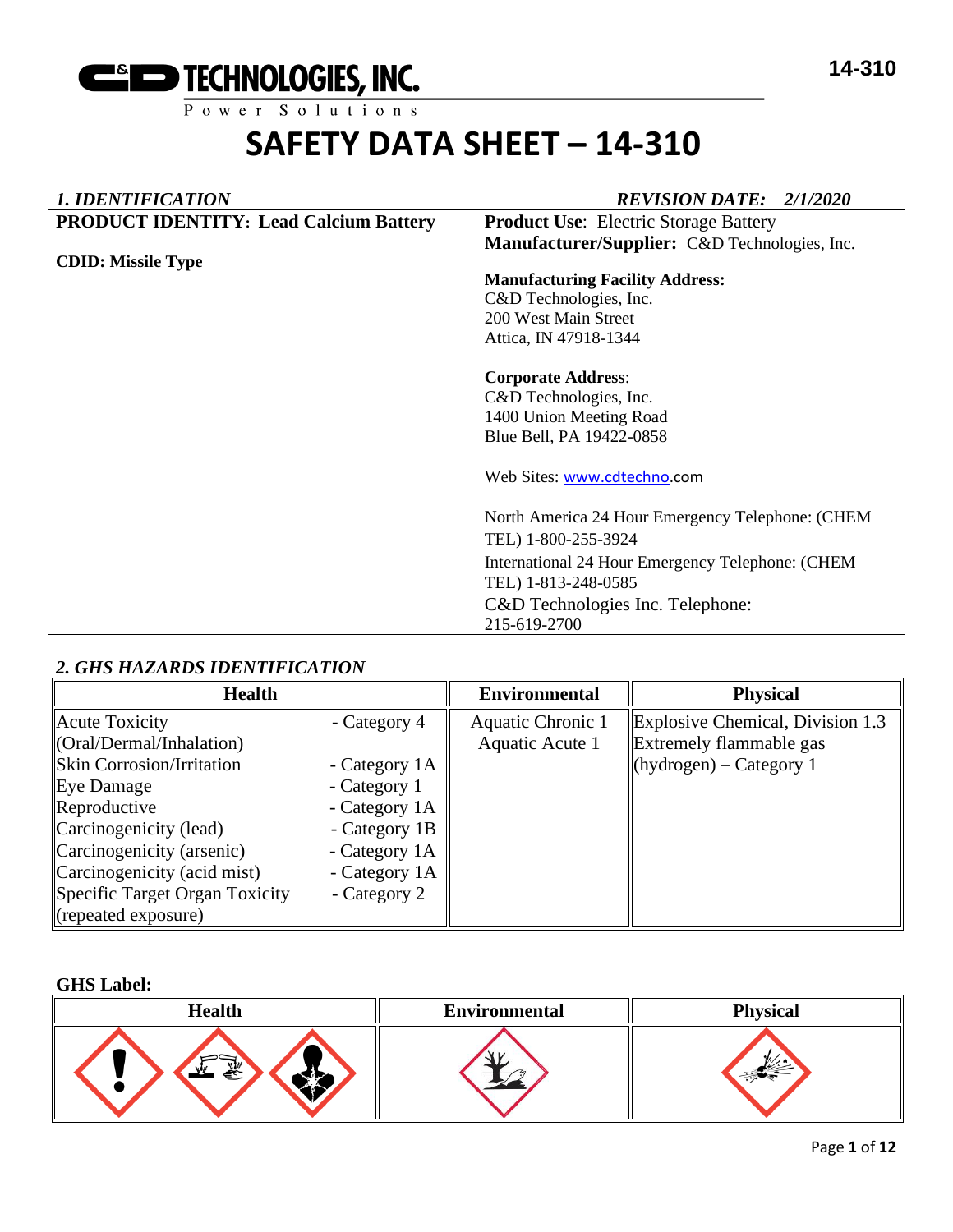

| Hazard Statements                             | <b>Precautionary Statements</b>                                                      | Prece |
|-----------------------------------------------|--------------------------------------------------------------------------------------|-------|
| DANGER!                                       | Obtain special instructions before use.                                              |       |
| Harmful if swallowed, inhaled, or in          | Do not handle until all safety precautions have been read and understood.            |       |
| contact with skin.                            | Wash thoroughly after handling.                                                      |       |
| Acid causes severe burns and eye damage.      | Do not eat, drink or smoke when using this product.                                  |       |
| May damage fertility or the unborn child if   | Avoid contact during pregnancy/while nursing.                                        |       |
| ingested or inhaled.                          | Wear protective gloves/protective clothing, eye protection/face protection.          |       |
| May cause harm to breast-fed children.        | Use only outdoors or in a well-ventilated area.<br>Avoid contact with internal acid. |       |
| May cause cancer if ingested or inhaled.      | Do not breathe dust/fume/gas/mist/vapors/spray.                                      |       |
| Causes skin irritation, serious eye damage.   | Keep away from heat/sparks/open flames/hot surfaces. No smoking.                     |       |
| Contact with internal components may          | <b>If swallowed or consumed:</b> Rinse mouth.                                        |       |
| cause irritation or severe burns.             | Do NOT induce vomiting. Call a poison center/doctor if you feel unwell.              |       |
| Causes damage to central nervous system,      | <b>If on clothing, skin, or hair:</b> Remove/take off immediately all contaminated   |       |
| blood and kidneys, through prolonged or       | clothing and wash it before reuse. Rinse skin with water/shower.                     |       |
| repeated exposure if ingested or inhaled.     | <b>If inhaled:</b> Remove person to fresh air and keep comfortable for breathing.    |       |
| Irritating to eyes, respiratory system, and   | Immediately call a POISON CENTER or doctor/physician.                                |       |
| skin.                                         | If in eyes: Rinse cautiously with water for several minutes.                         |       |
| May form explosive air/gas mixture            | Remove contact lenses, if present and easy to do. Continue rinsing.                  |       |
| during charging.                              | If exposed/concerned, or you feel unwell seek medical attention/advice.              |       |
|                                               |                                                                                      |       |
| Explosive, fire, blast, or projection hazard. | Store locked up in a well-ventilated area, in accordance with local and national     |       |
|                                               | regulation.                                                                          |       |
|                                               | Dispose of contents/container in accordance with local and national regulation.      |       |
|                                               | Keep out of reach of children.                                                       |       |

| <b>HEALTH HAZARDS</b>            |             |                                                |
|----------------------------------|-------------|------------------------------------------------|
| <b>Acute Toxicity</b>            | Signal Word | <b>Hazard Statement</b>                        |
| Oral A.1 (6)                     | Warning     | H302: Harmful if swallowed                     |
| Dermal A.1 $(5)$                 | Warning     | H312: Harmful in contact with skin             |
| Inhalation A.1 $(5)$             | Warning     | H332: Harmful if inhaled                       |
|                                  |             |                                                |
| Skin Irritation                  |             |                                                |
| A.2(2)                           | Warning     | H315: Causes skin irritation                   |
| <b>Skin Corrosion</b>            |             |                                                |
| A.2 (1A.1B.1C)                   | Danger      | H314: Causes serious skin burns and eye damage |
| Serious Eye Damage               |             |                                                |
| A.3(1)                           | Danger      | H318: Causes serious eye damage                |
| Eye Irritation                   |             |                                                |
| A.3 (2A)                         | Warning     | H319: Causes serious eye irritation            |
| <b>Respiratory Sensitization</b> |             |                                                |
| A.4 (1A, 1B)                     | Danger      | H334: May cause allergy or asthma symptoms or  |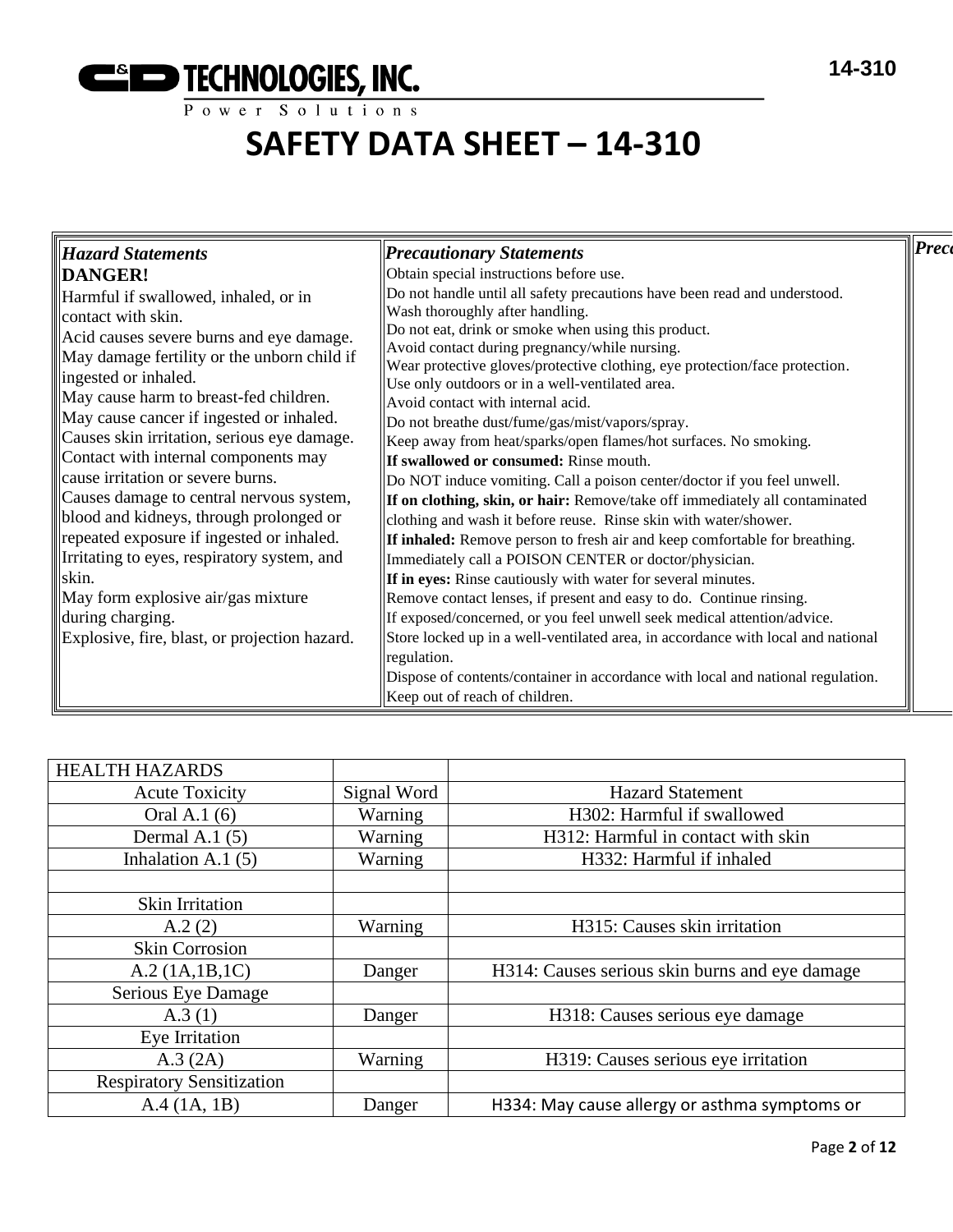

|                                       |         | breathing difficulties if inhaled                          |
|---------------------------------------|---------|------------------------------------------------------------|
| <b>Skin Sensitization</b>             |         |                                                            |
| A.4 (1A, 1B)                          | Warning | H317: May cause an allergic skin reaction                  |
| Germ Cell Mutagenicity                |         |                                                            |
| $A.5$ (1A, 1B)                        | Danger  | H:340: May cause genetic defects                           |
| A.5(2)                                | Warning | H341: Suspected of causing genetic defects                 |
| Carcinogenicity                       |         |                                                            |
| A.6(1A, 1B)                           | Danger  | H350: May cause cancer                                     |
| A. $6(2)$                             | Warning | H351: Suspected of causing cancer                          |
| <b>Reproductive Toxicity</b>          |         |                                                            |
| A.7(1A, 1B)                           | Danger  | H360: May damage fertility or the unborn child.            |
| A.7(2)                                | Warning | H361: Suspected of damaging fertility or the unborn child. |
| <b>Specific Target Organ Toxicity</b> |         |                                                            |
| <b>Single Exposure</b>                |         |                                                            |
| A.8(1)                                | Danger  | H370: Causes damage to organs                              |
| A.8(2)                                | Warning | H371: May cause damage to organs                           |
| <b>Specific Target Organ Toxicity</b> |         |                                                            |
| <b>Repeated or Prolonged Exposure</b> |         |                                                            |
| A.9(1)                                | Danger  | H372: Causes damage to organs                              |
| A.9(2)                                | Warning | H373: May cause damage to organs                           |
| <b>Aspiration Hazard</b>              |         |                                                            |
| A.10(1)                               | Danger  | H304: May be fatal if swallowed and enters airways         |
| ENVIRONMENTAL HAZARDS                 |         |                                                            |
| <b>Aquatic Toxicity Acute</b>         |         |                                                            |
| 1.1                                   | Warning | H400: Very toxic to aquatic life                           |
| <b>Aquatic Toxicity Chronic</b>       |         |                                                            |
| 2.1                                   | Warning | H410: Very toxic to aquatic life with long lasting effects |

# *3. \*COMPOSITION / INFORMATION ON INGREDIENTS*

| <b>INGREDIENTS (Chemical/Common Names):</b>       | CAS No.:  | $%$ by Wt:  |
|---------------------------------------------------|-----------|-------------|
| Lead, Lead Compounds                              | 7439-92-1 | 59-61       |
| Sulfuric Acid/Battery Electrolyte 1.300 sg 40% wt | 7664-93-9 | $6 - 7$     |
| (H2SO4/H2O)                                       |           |             |
| Copper                                            | 7440-50-8 | $<$ $\vert$ |
| Arsenic                                           | 7440-38-2 | ${<}1$      |
| NON-HAZARDOUS INGREDIENTS                         |           |             |
| Water                                             |           | $14 - 15$   |
| Calcium                                           | 7440-70-2 |             |
| <b>Inert Components</b>                           |           | $12 - 16$   |

# *4. FIRST AID MEASURES* **INHALATION:**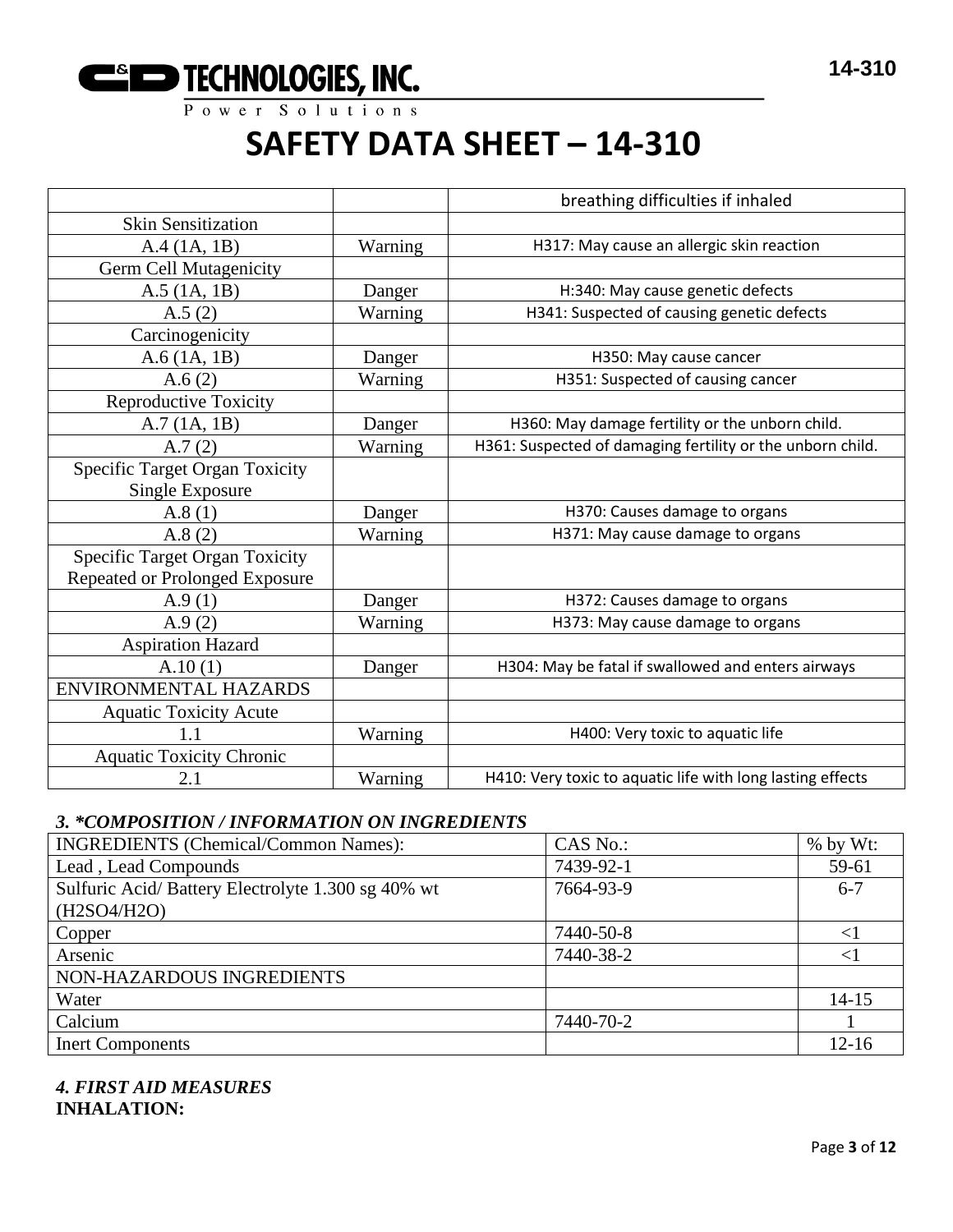

# **SAFETY DATA SHEET – 14-310**

Sulfuric Acid: Remove to fresh air immediately. If not breathing, give artificial respiration. If breathing is difficult, give oxygen. Consult a physician.

Lead: Remove from exposure, gargle, wash nose and lips; consult physician.

# **INGESTION:**

Sulfuric Acid: Give large quantities of water; Do NOT induce vomiting or aspiration into the lungs may occur and can cause permanent injury or death; consult physician. Lead: Consult physician immediately.

# **SKIN:**

Sulfuric Acid: Flush with large amounts of water for at least 15 minutes; remove contaminated clothing completely, including shoes. If symptoms persist, seek medical attention. Wash contaminated clothing before reuse. Discard contaminated shoes.

Lead: Wash immediately with soap and water.

# **EYES:**

Sulfuric Acid and Lead: Flush immediately with large amounts of water for at least 15 minutes while lifting lids; Seek immediate medical attention if eyes have been exposed directly to acid.

# *5. FIRE FIGHTING MEASURES*

**Flash Point:** Not Applicable **Flammable Limits:** LEL =  $4.1\%$  (Hydrogen Gas in air); UEL =  $74.2\%$ **Extinguishing media:** CO2; foam; dry chemical. Do not use carbon dioxide directly on cells. Avoid breathing vapors. Use appropriate media for surrounding fire.

# **Fire Fighting Procedures:**

Use positive pressure, self-contained breathing apparatus. Beware of acid splatter during water application and wear acid-resistant clothing, gloves, face and eye protection. If batteries are on charge, shut off power to the charging equipment, but note that strings of series connected batteries may still pose risk of electric shock even when charging equipment is shut down.

#### **Hazardous Combustion Products:**

Highly flammable hydrogen gas is generated during charging and operation of batteries. If ignited by burning cigarette, naked flame or spark, may cause battery explosion with dispersion of casing fragments and corrosive liquid electrolyte. Carefully follow manufacturer's instructions for installation and service. Keep away all sources of gas ignition and do not allow metallic articles to simultaneously contact the negative and positive terminals of a battery. Follow manufacturer's instructions for installation and service.

#### *6: ACCIDENTAL RELEASE MEASURES*

Stop flow of material, contain/absorb small spills with dry sand, earth or vermiculite. Do not use combustible materials. If possible, carefully neutralize spilled electrolyte with soda ash, sodium bicarbonate, lime, etc. Wear acid-resistant clothing, boots, gloves, and face shield. Do not allow discharge of un-neutralized acid to sewer. Acid must be managed in accordance with approved local, state, and federal requirements. Consult state environmental agency and/or federal EPA.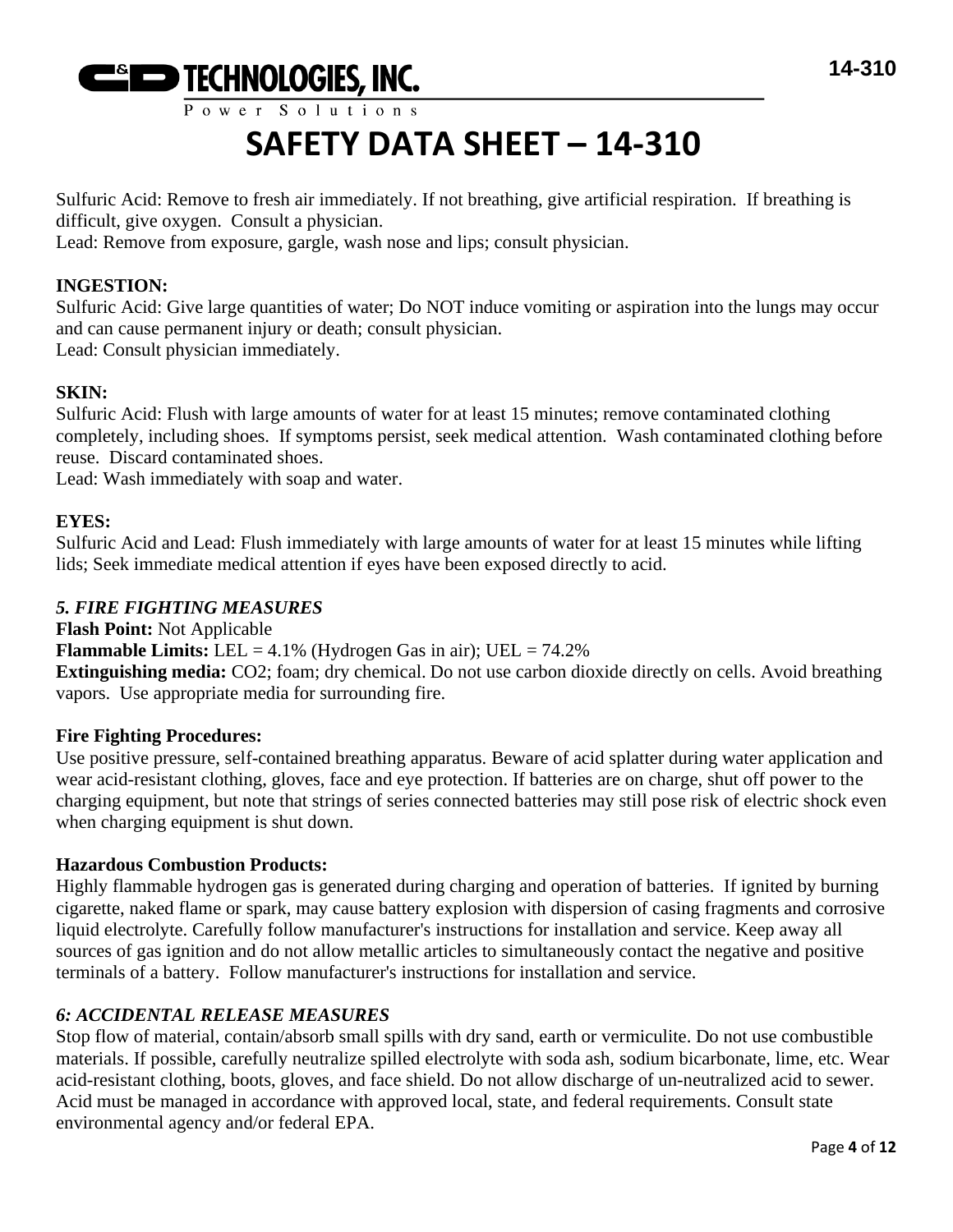

# *7. HANDLING AND STORAGE*

### **Handling:**

Unless involved in recycling operations, do not breach the casing or empty the contents of the battery. Handle carefully and avoid tipping, which may allow electrolyte leakage. There may be increasing risk of electric shock from strings of connected batteries. Keep containers tightly closed when not in use. If battery case is broken, avoid contact with internal components. Keep vent caps on and cover terminals to prevent short circuits. Place cardboard between layers of stacked automotive batteries to avoid damage and short circuits. Keep away from combustible materials, organic chemicals, reducing substances, metals, strong oxidizers and water. Use banding or stretch wrap to secure items for shipping.

#### **Storage:**

Store batteries under roof in cool, dry, well-ventilated areas separated from incompatible materials and from activities that may create flames, spark, or heat. Store on smooth, impervious surfaces provided with measures for liquid containment in the event of electrolyte spills. Keep away from metallic objects that could bridge the terminals on a battery and create a dangerous short-circuit.

### **Charging:**

There is a possible risk of electric shock from charging equipment and from strings of series connected batteries, whether or not being charged. Shut-off power to chargers whenever not in use and before detachment of any circuit connections. Batteries being charged will generate and release flammable hydrogen gas. Charging space should be ventilated. Keep battery vent caps in position. Prohibit smoking and avoid creation of flames and sparks nearby. Wear face and eye protection when near batteries being charged.

# *8. EXPOSURE CONTROLS / PERSONAL PROTECTION*

| $\mathbf{u}$              | $110001 - 1121 = 1100$ |              |                 |            |             |               |
|---------------------------|------------------------|--------------|-----------------|------------|-------------|---------------|
| <b>INGREDIENTS</b>        | <b>OSHA PEL</b>        | <b>ACGIH</b> | <b>US NIOSH</b> | Quebec PEV | Ontario OEL | <b>EU OEL</b> |
| (Chemical/Common Names):  |                        |              |                 |            |             |               |
| Lead, Lead Compounds      | 0.05                   | 0.05         | 0.05            | 0.05       | 0.05        | 0.15(b)       |
| Sulfuric Acid/Electrolyte |                        | 0.2          |                 |            | 0.2         | 0.05(c)       |
| $(H_2SO_4/H_2O)$          |                        |              |                 |            |             |               |
| Copper                    | 1.0                    | 1.0          | 1.0             | 0.05       | 0.05        | 0.15(b)       |
| Arsenic                   | 0.05                   | 0.01         | 0.05            | 0.05       | 0.05        | 0.15(b)       |

#### **Exposure Limits (mg/m<sup>3</sup> ) Note: N.E. = Not Established**

**(a)**As dusts/mists **(b)**As inhalable aerosol **(c)**Thoracic fraction

# **Engineering Controls (Ventilation):**

Store and handle in well-ventilated area. If mechanical ventilation is used, components must be acid-resistant. Handle batteries cautiously, do not tip to avoid spills. Make certain vent caps are on securely. If battery case is damaged, avoid bodily contact with internal components. Wear protective clothing, eye and face protection, when filling, charging or handling batteries. Do not allow metallic materials to simultaneously contact both the positive and negative terminals of the batteries. Charge batteries in areas with adequate ventilation. General dilution ventilation is acceptable.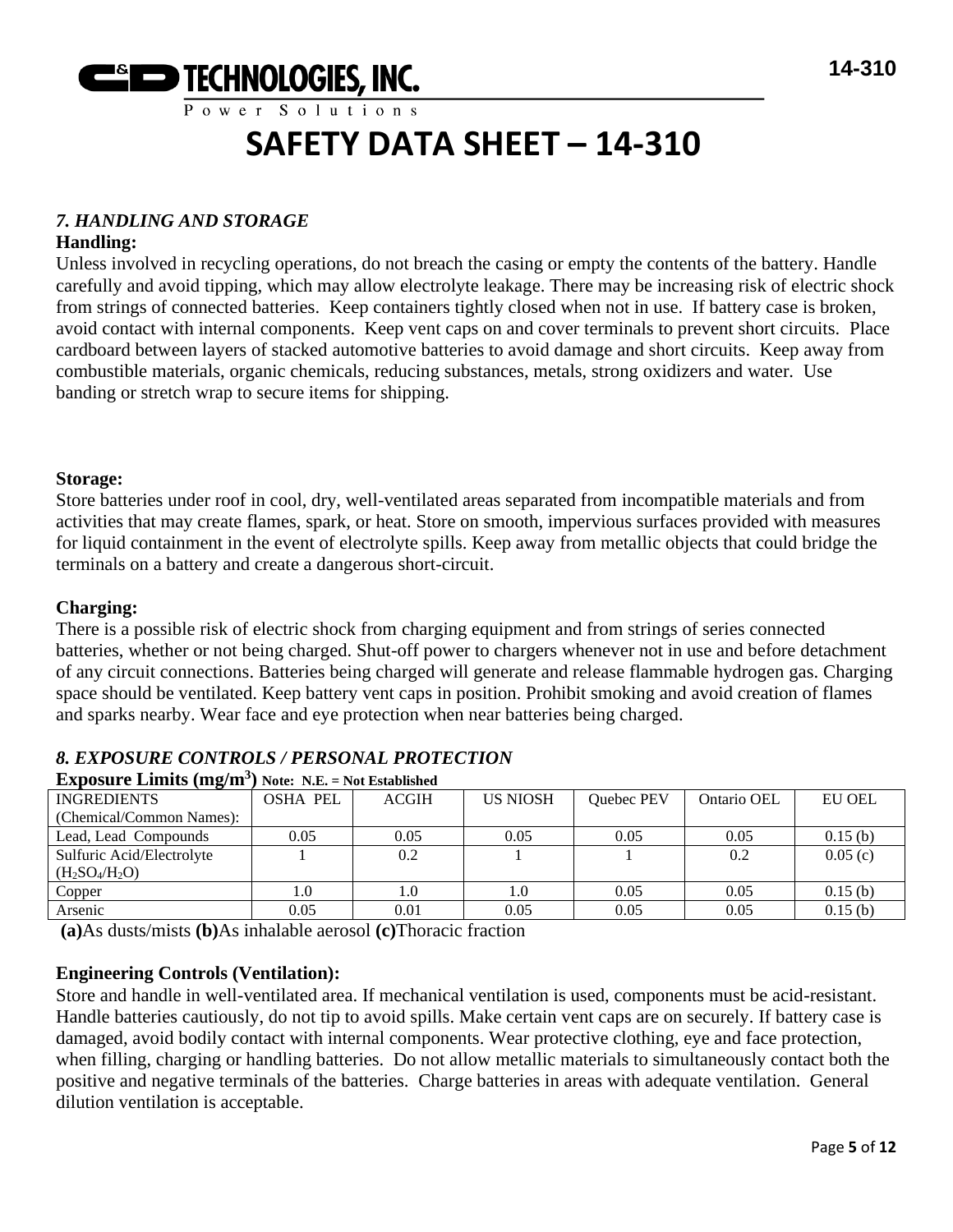

# **SAFETY DATA SHEET – 14-310**

### **Respiratory Protection (NIOSH/MSHA approved):**

None required under normal conditions. When concentrations of sulfuric acid mist are known to exceed PEL, use NIOSH or MSHA-approved respiratory protection.

#### **Skin Protection:**

If battery case is damaged, use rubber or plastic acid-resistant gloves with elbow-length gauntlet, acid-resistant apron, clothing and boots.

#### **Eye Protection:**

If battery case is damaged, use chemical goggles or face shield.

#### **Other Protection:**

In areas where water and sulfuric acid solutions are handled in concentrations greater than 1%, emergency eyewash stations and showers should be provided, with unlimited water supply. Chemically impervious apron and face shield recommended when adding water or electrolyte to batteries. Wash Hands after handling.

# *9. PHYSICAL AND CHEMICAL PROPERTIES*

| Properties Listed Below are for Electrolyte:                                                  |                                      |                                                 |                               |  |  |
|-----------------------------------------------------------------------------------------------|--------------------------------------|-------------------------------------------------|-------------------------------|--|--|
|                                                                                               | Boiling Point: $\vert$ 110° - 112° C | Specific Gravity (H2O = 1):                     | $1.300 + -0.300$              |  |  |
| <b>Melting Point:</b>                                                                         | N/A                                  | Vapor Pressure (mm Hg):                         | 13.8                          |  |  |
| Solubility in Water:                                                                          | N/A                                  | Vapor Density (AIR = 1):                        | <b>Greater than 1</b>         |  |  |
| <b>Evaporation Rate:</b>                                                                      | Less than 1                          | % Volatile by Weight:                           | N/A                           |  |  |
| (Butyl Acetate $= 1$ )                                                                        |                                      |                                                 |                               |  |  |
| pH:                                                                                           | $\sim$ 1 to 2                        | Flash Point:                                    | <b>Below room temperature</b> |  |  |
|                                                                                               |                                      |                                                 | (as hydrogen gas)             |  |  |
| LEL (Lower Explosive                                                                          | 4%                                   | UEL (Upper Explosive Limit)   $74\%$ (Hydrogen) |                               |  |  |
| Limit)                                                                                        | (Hydrogen)                           |                                                 |                               |  |  |
| Appearance and Odor: Manufactured article; no apparent odor. Gelled electrolyte is a clear to |                                      |                                                 |                               |  |  |
| cloudy liquid with a sharp, penetrating, pungent odor. Formed lead                            |                                      |                                                 |                               |  |  |
| dioxide is dark brown in color with a slight acidic odor.                                     |                                      |                                                 |                               |  |  |

# *10. STABILITY AND REACTIVITY*

Stability: Stable  $X$  Unstable  $\_\_\_\$ This product is stable under normal conditions at ambient temperature.

**Conditions to Avoid:** Prolonged overcharge at high current; sources of ignition.

**Incompatibilities:** (materials to avoid)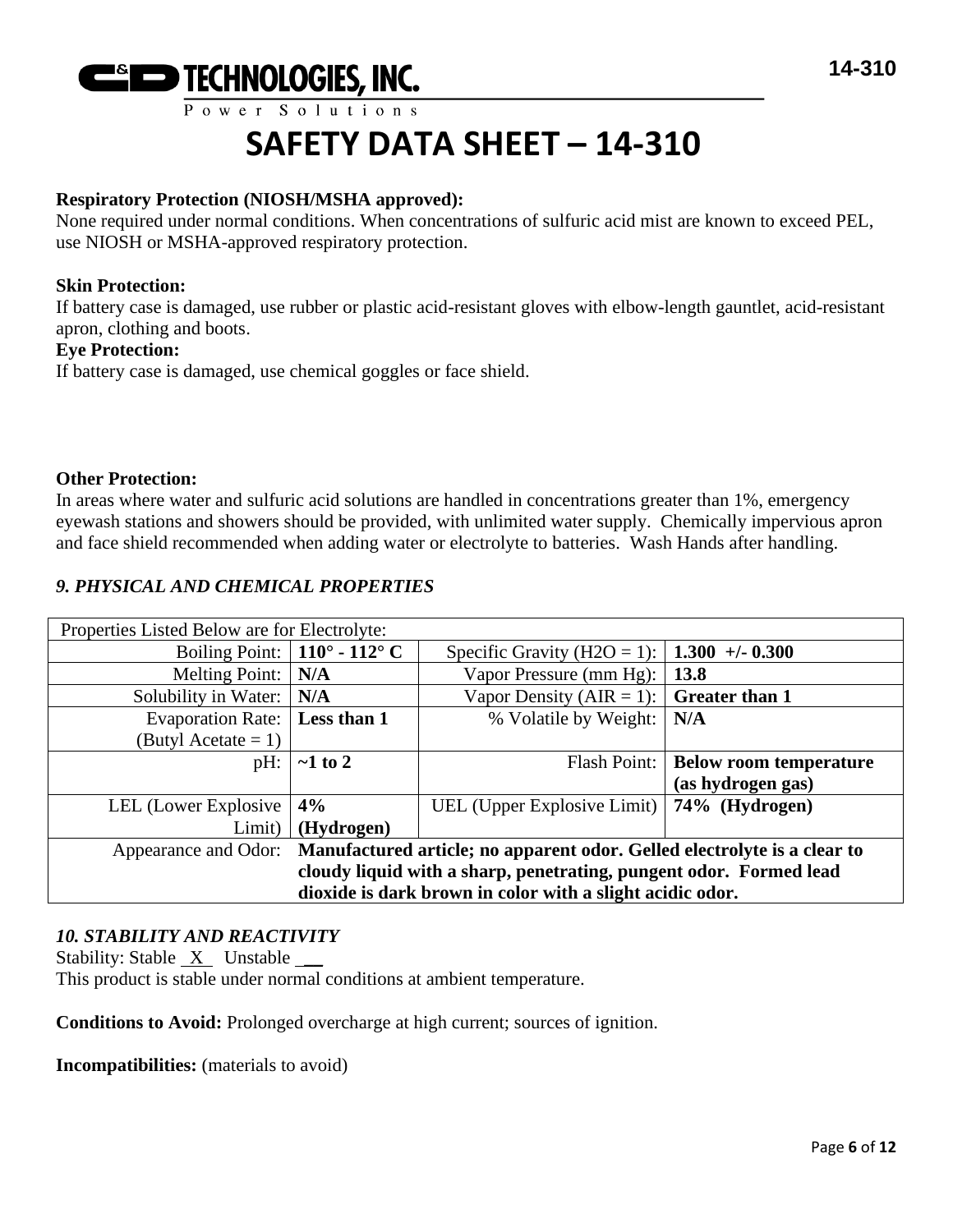

# **SAFETY DATA SHEET – 14-310**

Electrolyte: Contact with combustibles and organic materials may cause fire and explosion. Also reacts violently with strong reducing agents, metals, sulfur trioxide gas, strong oxidizers, and water. Contact with metals may produce toxic sulfur dioxide fumes and may release flammable hydrogen gas. Lead compounds: Avoid contact with strong acids, bases, halides, halogenates, potassium nitrate, permanganate, peroxides, nascent hydrogen, and reducing agents.

Arsenic compounds: strong oxidizers; bromine azide. NOTE: hydrogen gas can react with inorganic arsenic to form the highly toxic gas – arsine

#### **Hazardous Decomposition Products:**

Electrolyte: Sulfur trioxide, carbon monoxide, sulfuric acid mist, sulfur dioxide, hydrogen sulfide. Lead compounds: Temperatures above the melting point are likely to produce toxic metal fume, vapor, or dust; contact with strong acid or base or presence of nascent hydrogen may generate highly toxic arsine gas.

#### **Hazardous Polymerization:**

Will not occur

# *11. TOXICOLOGICAL INFORMATION*

# **Routes of Entry:**

Sulfuric Acid: Harmful by all routes of entry.

Lead Compounds: Hazardous exposure can occur only when product is heated, oxidized or otherwise processed or damaged to create dust, vapor or fume. The presence of nascent hydrogen may generate highly toxic arsine gas.

#### **Inhalation:**

Sulfuric Acid: Breathing of sulfuric acid vapors or mists may cause severe respiratory irritation. Lead Compounds: Inhalation of lead dust or fumes may cause irritation of upper respiratory tract and lungs.

#### **Ingestion:**

Sulfuric Acid: May cause severe irritation of mouth, throat, esophagus and stomach. Lead Compounds: Acute ingestion may cause abdominal pain, nausea, vomiting, diarrhea and severe cramping. This may lead rapidly to systemic toxicity and must be treated by a physician.

#### **Skin Contact:**

Sulfuric Acid: Severe irritation, burns and ulceration. Lead Compounds: Not absorbed through the skin. Arsenic compounds: Contact may cause dermatitis and skin hyperpigmentation

#### **Eye Contact:**

Sulfuric Acid: Severe irritation, burns, cornea damage, and blindness. Lead Compounds: May cause eye irritation.

#### **Effects of Overexposure - Acute:**

Sulfuric Acid: Severe skin irritation, damage to cornea, upper respiratory irritation.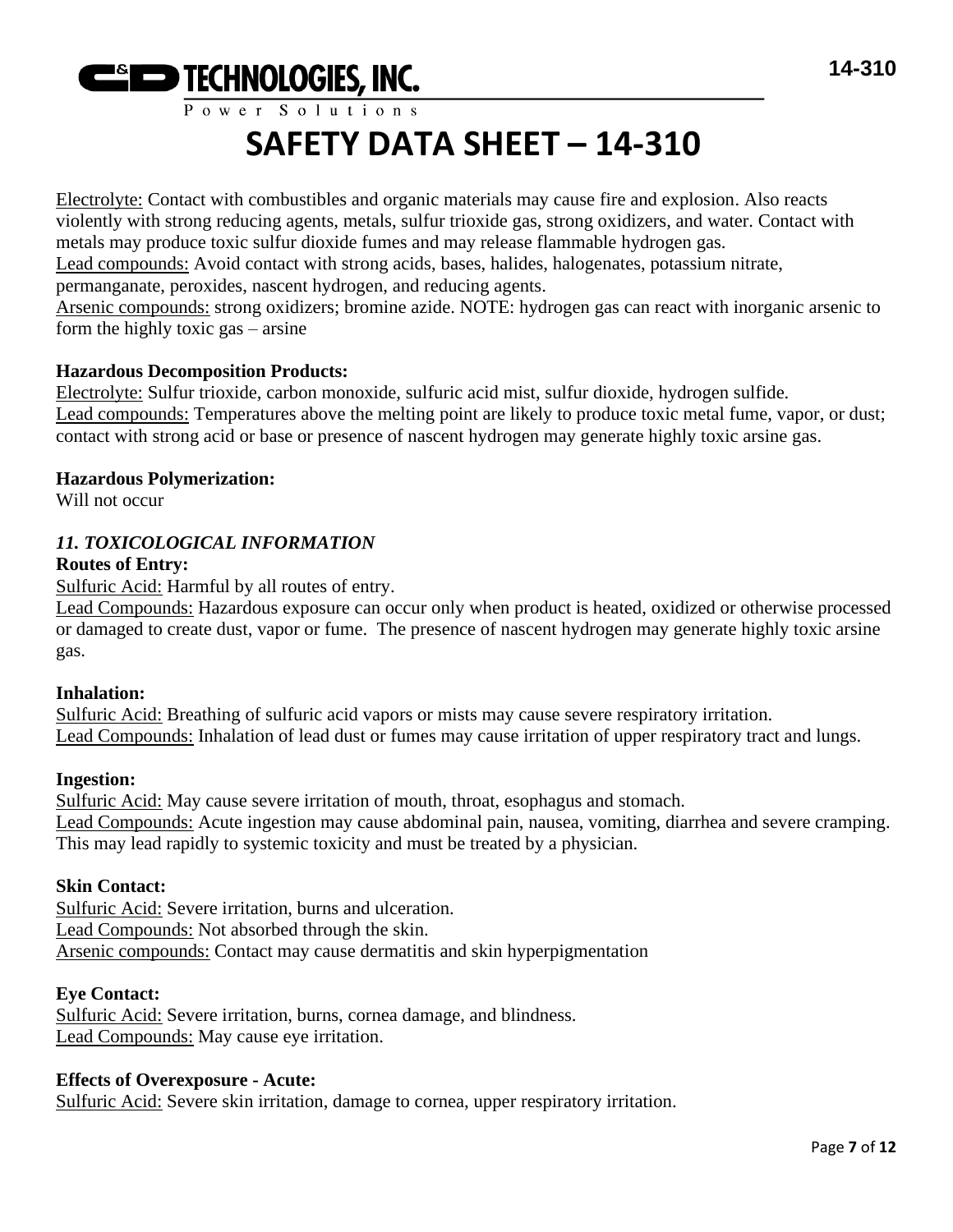

Lead Compounds: Symptoms of toxicity include headache, fatigue, abdominal pain, loss of appetite, muscular aches and weakness, sleep disturbances and irritability.

# **Effects of Overexposure - Chronic:**

Sulfuric Acid: Possible erosion of tooth enamel, inflammation of nose, throat & bronchial tubes. Lead Compounds: Anemia; neuropathy, particularly of the motor nerves, with wrist drop; kidney damage; reproductive changes in males and females. Repeated exposure to lead and lead compounds in the workplace may result in nervous system toxicity. Some toxicologists report abnormal conduction velocities in persons with blood lead levels of 50 μg/100 ml or higher. Heavy lead exposure may result in central nervous system damage, encephalopathy and damage to the blood-forming (hematopoietic) tissues.

# **Carcinogenicity:**

Sulfuric Acid: The International Agency for Research on Cancer (IARC) has classified "strong inorganic acid mist containing sulfuric acid" as a Category I carcinogen, a substance that is carcinogenic to humans. This classification does not apply to liquid forms of sulfuric acid or sulfuric acid solutions contained within a battery. Inorganic acid mist (sulfuric acid mist) is not generated under normal use of this product. Misuse of the product, such as overcharging, may result in the generation of sulfuric acid mist.

Lead Compounds: Lead is listed as a 2B carcinogen, likely in animals at extreme doses. Proof of carcinogenicity in humans is lacking at present.

Arsenic: Listed by National Toxicology Program (NTP), International Agency for Research on Cancer (IARC), OSHA and NIOSH as a carcinogen only after prolonged exposure at high levels.

# **Medical Conditions Generally Aggravated by Exposure:**

Overexposure to sulfuric acid mist may cause lung damage and aggravate pulmonary conditions. Contact of sulfuric acid with skin may aggravate diseases such as eczema and contact dermatitis. Lead and its compounds can aggravate some forms of kidney, liver and neurologic diseases.

# **Acute Toxicity:**

Inhalation LD50: Electrolyte: LC50 rat: 375 mg/m3; LC50: guinea pig: 510 mg/m3 Elemental Lead: Acute Toxicity Point Estimate  $= 4500$  ppmV (based on lead bullion)

Oral LD50: Electrolyte: rat: 2140 mg/kg Elemental lead: Acute Toxicity Estimate (ATE) = 500 mg/kg body weight (based on lead bullion)

# **Additional Health Data:**

All heavy metals, including the hazardous ingredients in this product, are taken into the body primarily by inhalation and ingestion. Most inhalation problems can be avoided by adequate precautions such as ventilation and respiratory protection covered in Section 8. Follow good personal hygiene to avoid inhalation and ingestion: wash hands, face, neck and arms thoroughly before eating, smoking or leaving the work site. Keep contaminated clothing out of non-contaminated areas, or wear cover clothing when in such areas. Restrict the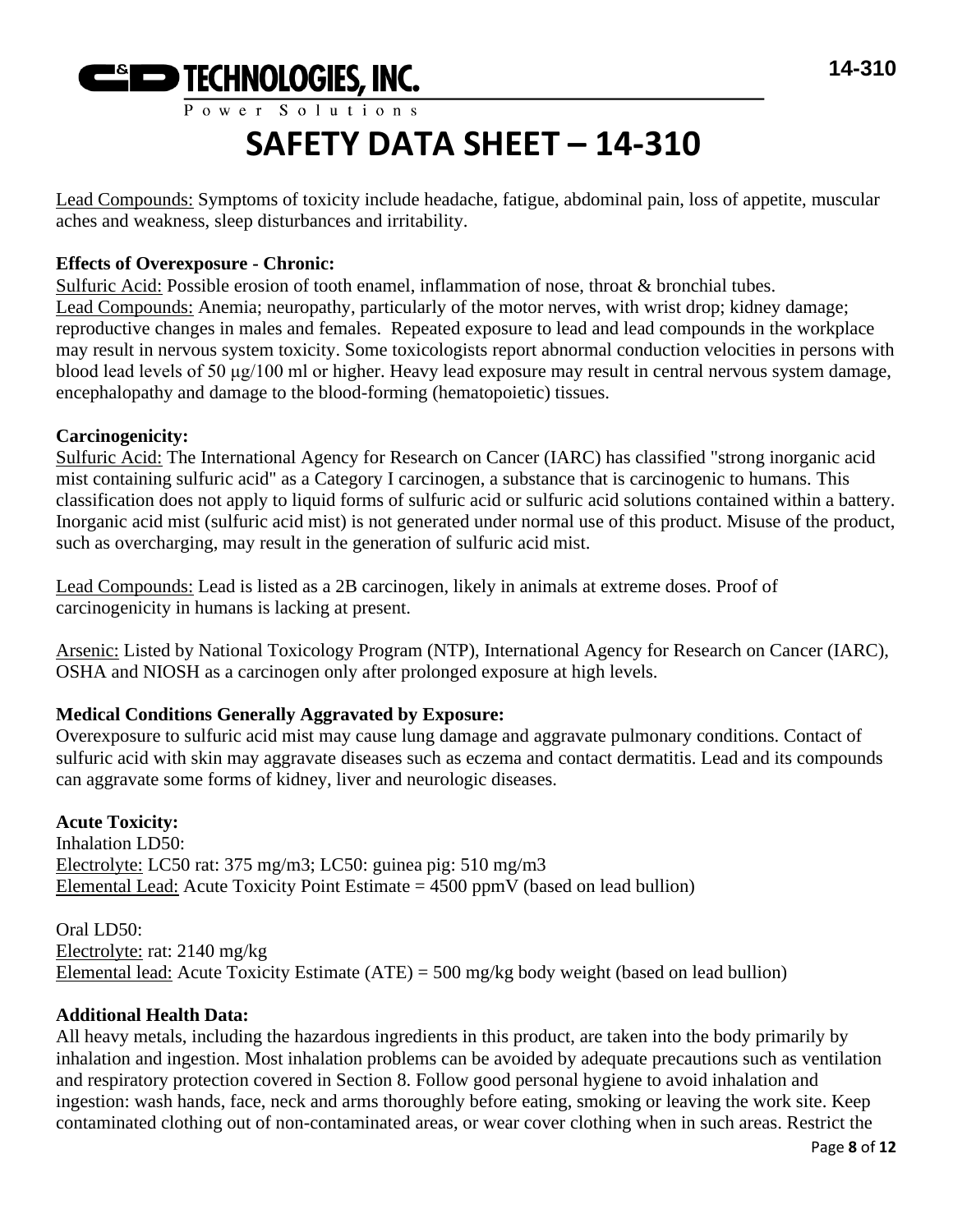

use and presence of food, tobacco and cosmetics to non-contaminated areas. Work clothes and work equipment used in contaminated areas must remain in designated areas and never taken home or laundered with personal non-contaminated clothing. This product is intended for industrial use only and should be isolated from children and their environment.

The 19<sup>th</sup> Amendment to EC Directive 67/548/EEC classified lead compounds, but not lead in metal form, as possibly toxic to reproduction. Risk phrase 61: May cause harm to the unborn child, applies to lead compounds, especially soluble forms.

# *12. ECOLOGICAL INFORMATION*

**Environmental Fate:** lead is very persistent in soil and sediments. No data on environmental degradation. Mobility of metallic lead between ecological compartments is slow. Bioaccumulation of lead occurs in aquatic and terrestrial animals and plants but little bioaccumulation occurs through the food chain. Most studies include lead compounds and not elemental lead.

# **Environmental Toxicity:** Aquatic Toxicity:

Sulfuric acid: 24-hr LC50, freshwater fish (Brachydanio rerio): 82 mg/L 96 hr- LOEC, freshwater fish (Cyprinus carpio): 22 mg/L Lead: 48 hr LC50 (modeled for aquatic invertebrates): <1 mg/L, based on lead bullion

# **Additional Information**

- · No known effects on stratospheric ozone depletion.
- · Volatile organic compounds: 0% (by Volume)
- · Water Endangering Class (WGK): NA

# *13. DISPOSAL CONSIDERATIONS (UNITED STATES)*

Spent batteries: Send to secondary lead smelter for recycling. Spent lead-acid batteries are not regulated as hazardous waste when the requirements of 40 CFR Section 266.80 are met. Spilled sulfuric acid is a characteristic hazardous waste; EPA hazardous waste number D002 (corrosivity) and D008 (lead).

Electrolyte: Place neutralized slurry into sealed acid resistant containers and dispose of as hazardous waste, as applicable. Large water diluted spills, after neutralization and testing, should be managed in accordance with approved local, state, and federal requirements. Consult state environmental agency and/or federal EPA.

Following local, State/Provincial, and Federal/National regulations applicable to end-of-life characteristics will be the responsibility of the end-user.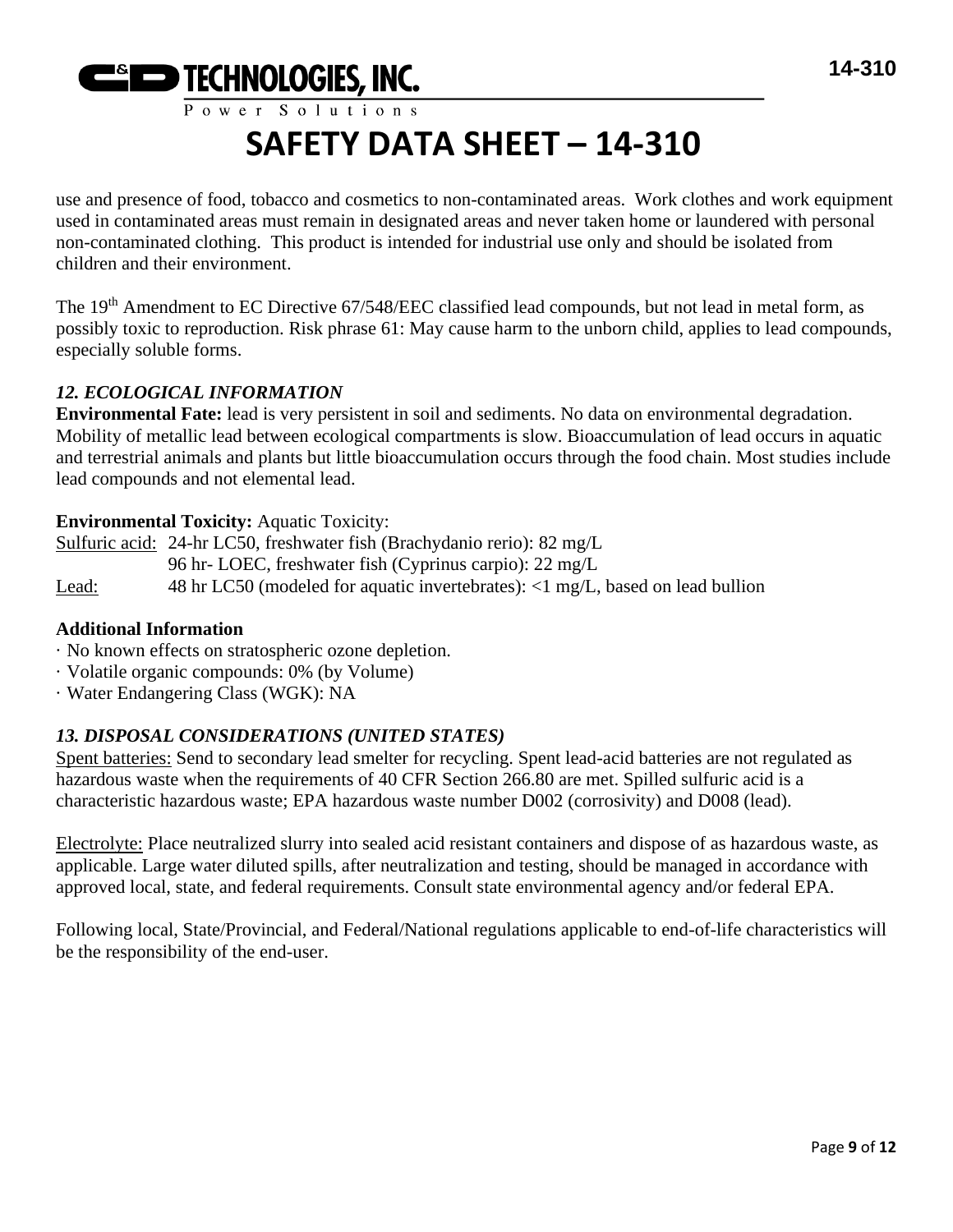

# **SAFETY DATA SHEET – 14-310**

# *14. TRANSPORT INFORMATION*

# **SECTION XIV: TRANSPORTATION AND INTERNATIONAL REGULATIONS**

UN2794 and Corrosive 8 "Diamond" identification placards are required when transporting over 1000 pounds of C&D GEL batteries. C&D GEL batteries must be boxed in adequate boxes identified as below with their terminals protected against shortcircuiting.

#### **United States DOT:**

DOT rules specified in 49 CFR 173.59 regulate the transport of wet spillable batteries.

49 CFR 173.59 (e) specifies that when transported by highway or rail, electric storage batteries containing electrolyte or corrosive battery fluid are not subject to any other requirements of this subchapter, if all of the following are met:

(1) No other hazardous materials may be transported in the same vehicle;

(2) The batteries must be loaded or braced so as to prevent damage and short circuits in transit;

(3) Any other material loaded in the same vehicle must be blocked, braced, or otherwise secured to prevent contact with or damage to the batteries; and

(4) The transport vehicle may not carry material shipped by any person other than the shipper of the batteries.

If any of these requirements are not met, the batteries must be shipped as hazardous materials:

| <b>Proper Shipping Name:</b> | Batteries, Wet, Filled with Acid |
|------------------------------|----------------------------------|
| <b>Hazard Class:</b>         |                                  |
| <b>ID</b> Number:            | UN2794                           |
| <b>Packing Group:</b>        | Ш                                |
| Labels:                      | Corrosive                        |

#### **IATA:**

The shipping information is as follows: Proper Shipping Name: Batteries, wet, filled with acid Packing Group: None Hazardous Class: 8 Label/Placard Required: Corrosive UN Identification: UN2794 Reference IATA packing instructions 870 (IATA DRG Edition 54)

# **IMDG:**

The shipping information is as follows: Proper Shipping Name: Batteries, wet, filled with acid Packing Group: N/A Hazardous Class: 8 Label/Placard Required: Corrosive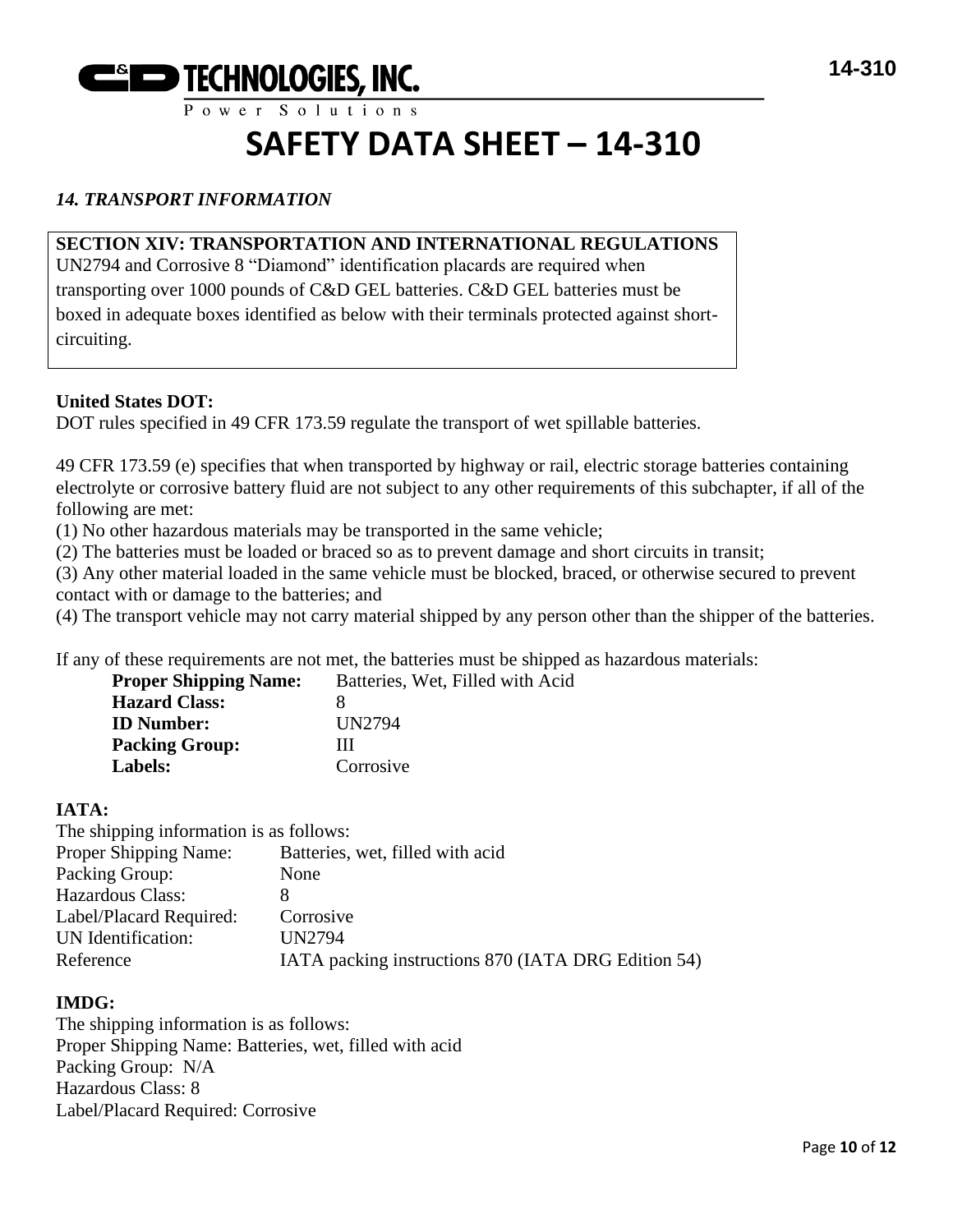

UN Identification: UN2794 Reference IMDG packing instructions P801

# *15. REGULATORY INFORMATION*

# **UNITED STATES:**

#### **EPCRA Sections 302, 304, 311 & 312**

Lead-acid batteries do **NOT** meet the OSHA definition of an "article" (US EPA, Oct. 1998). The lead and acid that compose these batteries must be included when determining the various thresholds for these EPCRA section regulations. The acid in lead-acid batteries is **Sulfuric Acid**, which is an Extremely Hazardous Substance (EHS). The following table outlines the applicable EPCRA Sections and their respective thresholds for **Sulfuric Acid**:

| <b>EPCRA Sections - Sulfuric Acid</b>             | <b>Thresholds</b>    |
|---------------------------------------------------|----------------------|
| 302 - Emergency Planning Notification             | $TPQ \ge 1,000$ lbs. |
| 304 - Emergency Release Notification              | $RQ \ge 1,000$ lbs.  |
| 311 - MSDS Reporting                              | *TPO $\geq$ 500 lbs. |
| 312 - Chemical Inventory Reporting (i.e. Tier II) | *TPQ $\geq$ 500 lbs. |

**\*The reporting threshold for Sulfuric Acid is ≥ the designated TPQ or 500 lbs, whichever is less.**

The lead used in lead-acid batteries does not qualify for any OSHA or EPCRA exemptions. Lead is not an EHS, and the following table outlines the applicable EPCRA Sections and their respective thresholds for **lead**:

| <b>EPCRA Sections - Lead</b>                              | <b>Thresholds</b>  |
|-----------------------------------------------------------|--------------------|
| 311 - MSDS Reporting                                      | $\geq 10,000$ lbs. |
| 312 - Chemical Inventory Reporting ( <i>i.e.</i> Tier II) | $\geq 10,000$ lbs. |

# **EPCRA Section 313**

The reporting of lead and sulfuric acid (and their releases) in lead-acid batteries used in cars, trucks, most cranes, forklifts, locomotive engines, and aircraft for the purposes of EPCRA Section 313 is not required. Leadacid batteries used for these purposes are exempt for Section 313 reporting per the "Motor Vehicle Exemption." See page B-22 of the *U.S. EPA Guidance Document for Lead and Lead Compound Reporting under EPCRA Section 313* for additional information of this exemption.

#### **TSCA:**

TSCA Section 8b – Inventory Status: All chemicals comprising this product are either exempt or listed on the TSCA Inventory.

TSCA Section 12b (40 CFR Part 707.60(b)) No notice of export will be required for articles, except PCB articles, unless the Agency so requires in the context of individual section 5, 6, or 7 actions.